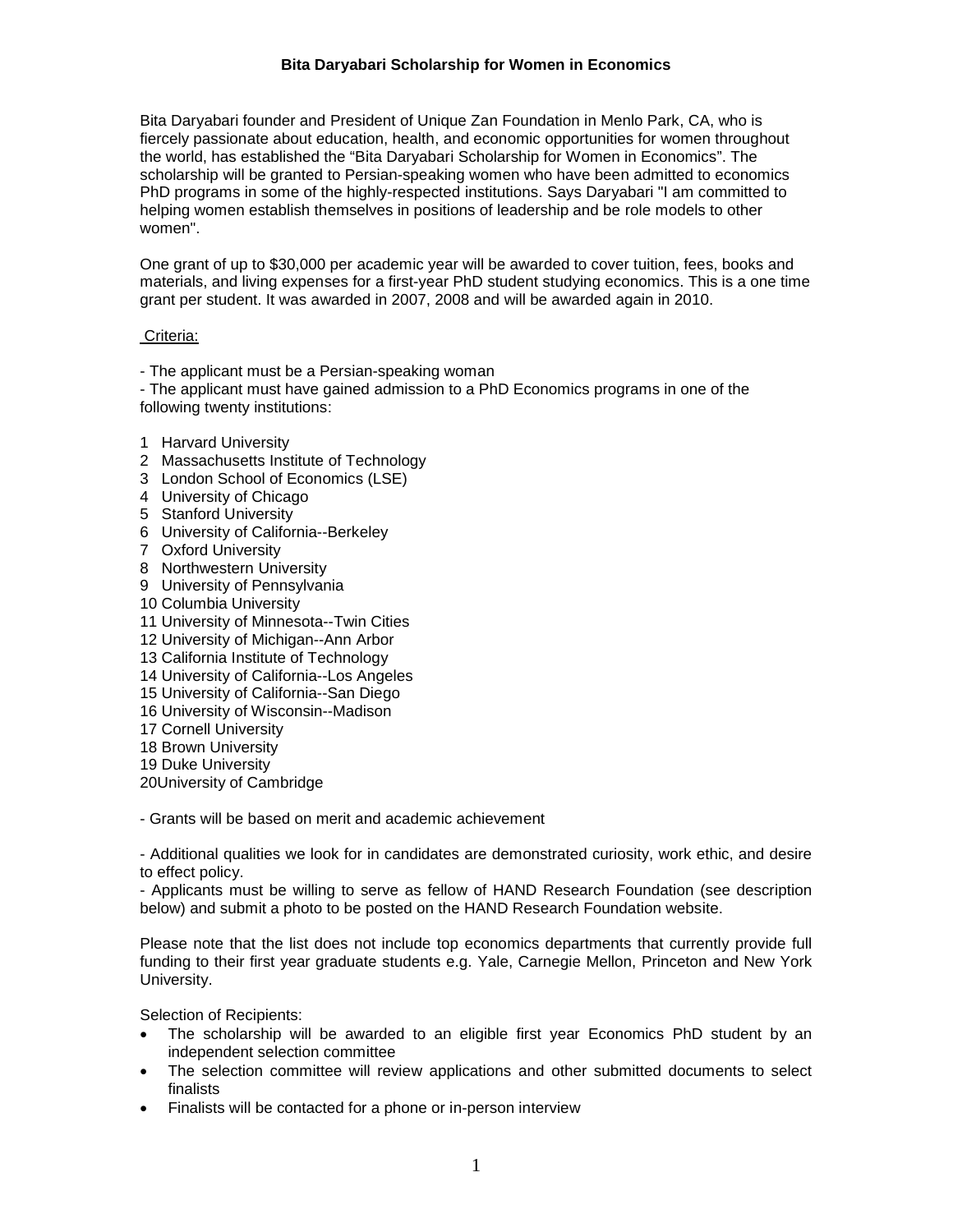The recipient will be selected from the pool of finalists and will be notified by either mail or email

| Deadlines:                          |               |
|-------------------------------------|---------------|
| <b>Application Due Date:</b>        | April 1, 2010 |
| Applicant Interviews:               | April 9-12    |
| <b>Recipient Notification Date:</b> | April 15      |

Recipient Responsibilities:

 Recipient will submit academic transcripts at the end of each semester and written report at the end of the academic year. Failure to do so could result in the withholding of further payments. If HAND Research Foundation learns that all or any part of the grant is being diverted from the purposes of supporting the recipient as a first-year PhD student, we will take all steps (including legal action) to recover the grant funds and/ or to ensure restoration of the diverted funds.

Please return completed applications by April 1 to:

HAND Research Foundation PO Box 5655 Redwood City CA 94063

Please submit any inquiries to: kaveh.majlesi@gmail.com http://www.handresearch.org/pages/scholarships.php

HAND Research Foundation Fellowship Description

The goal of our scholarship is to cultivate the next generation of great Iranian economists, and unleash their talents in service of the future economy of Iran as well as the rest of the world. At HAND Research Foundation we believe that community is as important as what we accomplish individually towards reaching this goal. Towards that end we aim to also build a community among young economists from Iran through our website www.handresearch.org and other forms of networking including conferences. In order to achieve this we need all members of the community to feel ownership of this and take personal responsibility to make it a reality. Therefore we ask that all recipients of HAND Research Foundation scholarships make a commitment to invest back into the system as a Fellow of the Foundation for the duration of their PhD program.

The three areas where Fellows normally contribute are:

- Contributing to the HAND Research Foundation website through content and interactivity

- Helping build a community among economic PhD students – both those that are linked to HAND and others via regular newsletter-type emails, conference calls, and conferences

- Research

Realizing that an excellent economics program is demanding and your first priority, and that the first year is particularly critical to your future success, as a Fellow we would expect your commitment to be spread out over four years.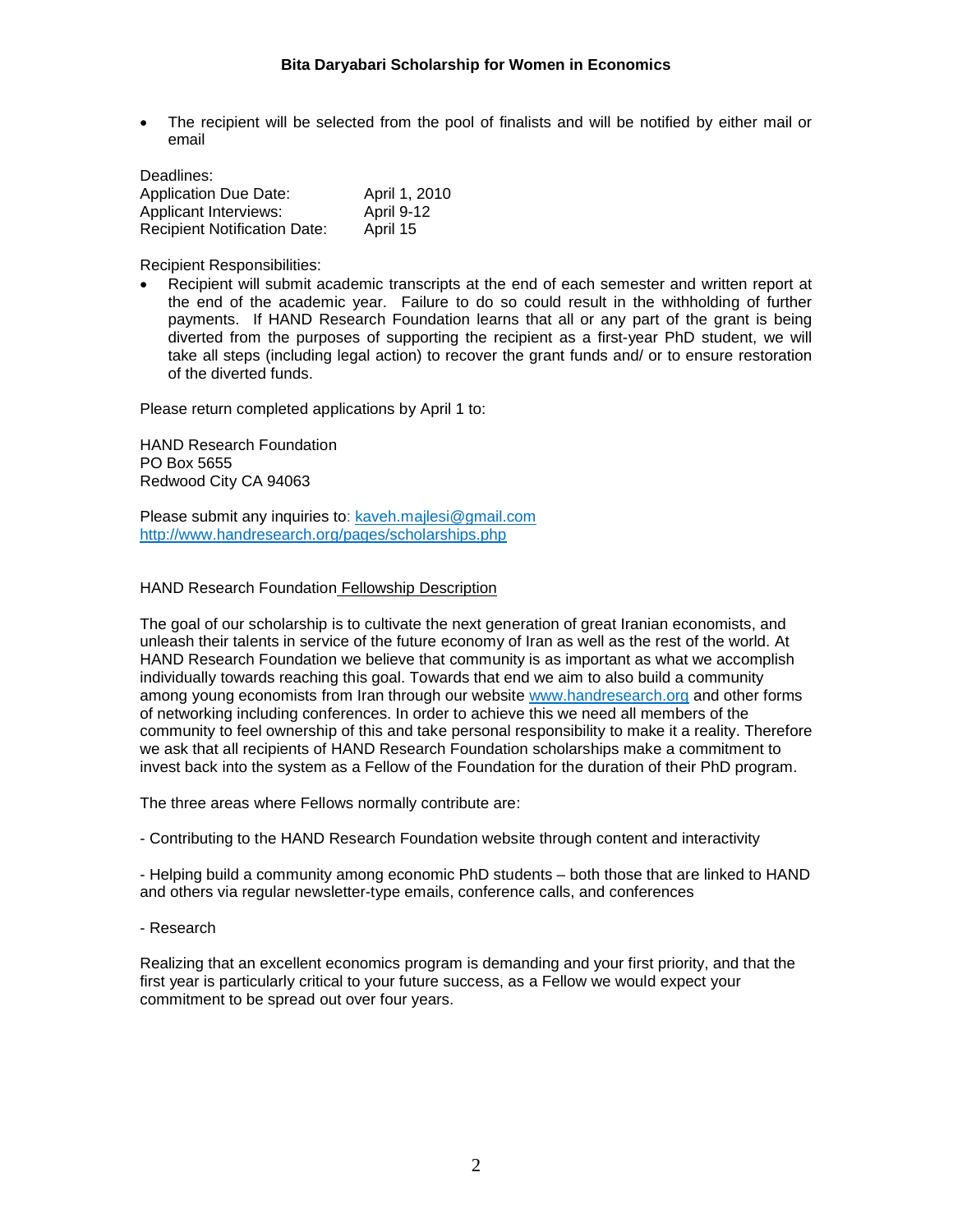| <b>Applicant Data</b>                  |                                                 |                                                                                                                      |                  |
|----------------------------------------|-------------------------------------------------|----------------------------------------------------------------------------------------------------------------------|------------------|
| Name:                                  | (First)                                         | (Middle)                                                                                                             | (Last)           |
| Mailing Address:                       | (Street)                                        | <u> 1989 - Johann Barbara, martxa alemaniar argumento de la contrada de la contrada de la contrada de la contrad</u> |                  |
|                                        |                                                 |                                                                                                                      |                  |
|                                        | (City)                                          | (State)                                                                                                              | (Zip Code)       |
|                                        |                                                 | <u> 1989 - Johann Barbara, margaret eta idazlea (h. 1989).</u><br>(Country)                                          |                  |
| Phone Number:                          |                                                 | <u> 1980 - Johann Barn, mars an t-Amerikaansk politiker (* 1908)</u>                                                 |                  |
| Fax Number:                            |                                                 | <u> 1980 - Johann John Stone, markin fan de Amerikaansk kommunister (* 1950)</u>                                     |                  |
|                                        |                                                 |                                                                                                                      |                  |
| Date of Birth:                         | $\frac{1}{\text{(Month)} \text{(Date)}}$ (Year) |                                                                                                                      |                  |
| Place of Birth:                        |                                                 |                                                                                                                      |                  |
|                                        | (City)                                          |                                                                                                                      | (State/ Country) |
|                                        |                                                 | How did you learn about the HAND Research Foundation Scholarship?                                                    |                  |
| ___ HAND Website                       |                                                 |                                                                                                                      |                  |
|                                        |                                                 |                                                                                                                      |                  |
|                                        |                                                 |                                                                                                                      |                  |
|                                        |                                                 |                                                                                                                      |                  |
|                                        |                                                 |                                                                                                                      |                  |
| Other                                  |                                                 |                                                                                                                      |                  |
| <b>Previous Education</b>              |                                                 |                                                                                                                      |                  |
| Undergraduate School Name and Address: |                                                 |                                                                                                                      |                  |
|                                        |                                                 |                                                                                                                      |                  |
|                                        |                                                 |                                                                                                                      |                  |
|                                        |                                                 |                                                                                                                      |                  |
|                                        |                                                 |                                                                                                                      |                  |
|                                        |                                                 |                                                                                                                      |                  |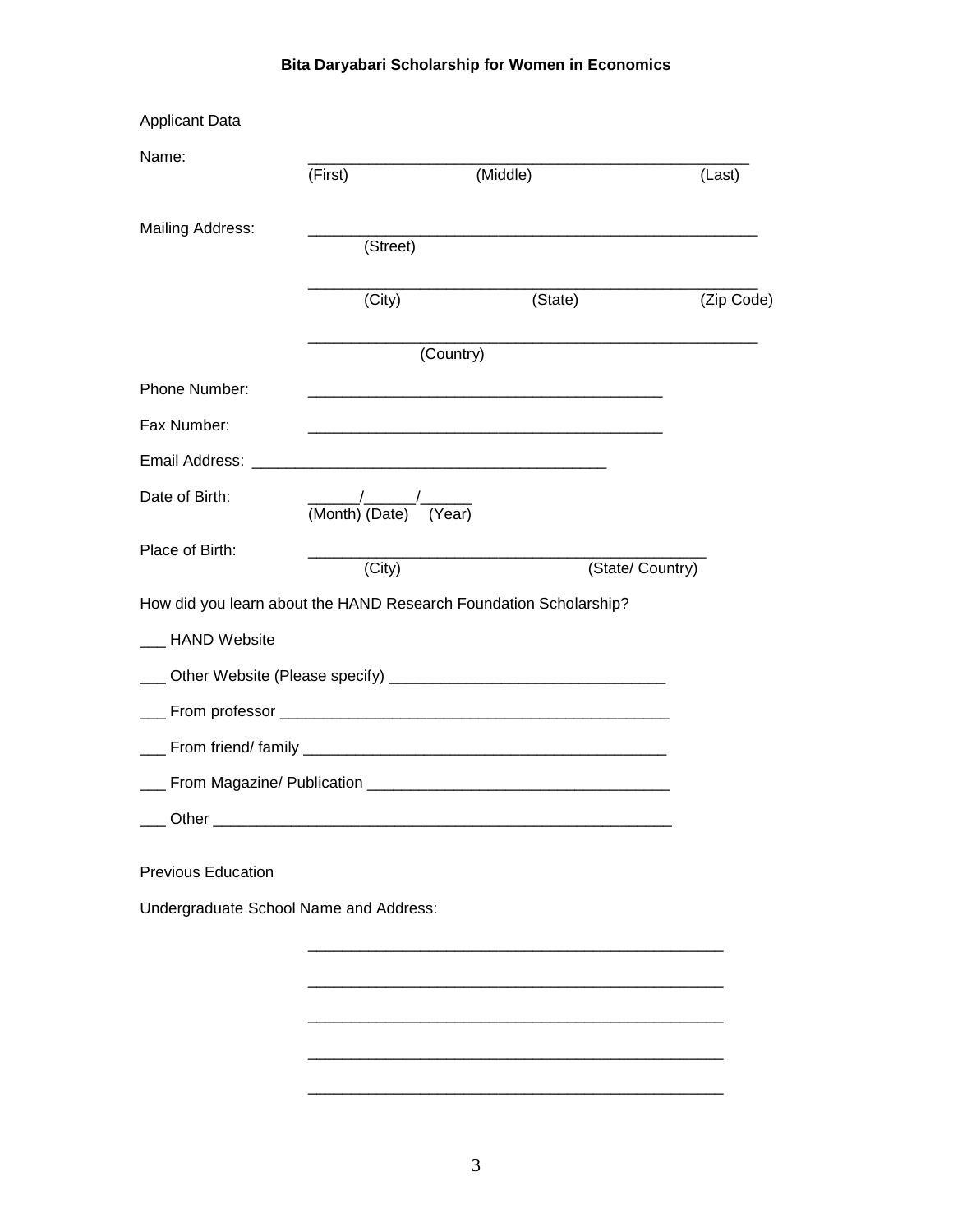| <b>Graduation Date:</b>                  |         |                         |  |
|------------------------------------------|---------|-------------------------|--|
|                                          | (Month) | (Year)                  |  |
| Degree (including Field of Study):       |         |                         |  |
| <b>Cumulative GPA:</b>                   |         | /4.0 Scale / /4.0 Scale |  |
| Academic Honors Received:                |         |                         |  |
| <b>Extracurricular Activities:</b>       |         |                         |  |
| <b>Graduate School Name and Address:</b> |         |                         |  |
|                                          |         |                         |  |
|                                          |         |                         |  |
|                                          |         |                         |  |
|                                          |         |                         |  |
|                                          |         |                         |  |
|                                          |         |                         |  |
| <b>Graduation Date:</b>                  | (Month) | (Year)                  |  |
| Degree (including Field of Study):       |         |                         |  |
| <b>Cumulative GPA:</b>                   |         |                         |  |
| Academic Honors Received:                |         |                         |  |
| <b>Extracurricular Activities:</b>       |         |                         |  |
| <b>GRE Score:</b>                        |         |                         |  |
|                                          |         |                         |  |

Graduate School 2 Name and Address:

**Graduation Date:** 

 $\frac{1}{2} \left( \frac{1}{2} \right) \left( \frac{1}{2} \right) \left( \frac{1}{2} \right) \left( \frac{1}{2} \right) \left( \frac{1}{2} \right) \left( \frac{1}{2} \right) \left( \frac{1}{2} \right) \left( \frac{1}{2} \right) \left( \frac{1}{2} \right) \left( \frac{1}{2} \right) \left( \frac{1}{2} \right) \left( \frac{1}{2} \right) \left( \frac{1}{2} \right) \left( \frac{1}{2} \right) \left( \frac{1}{2} \right) \left( \frac{1}{2} \right) \left( \frac$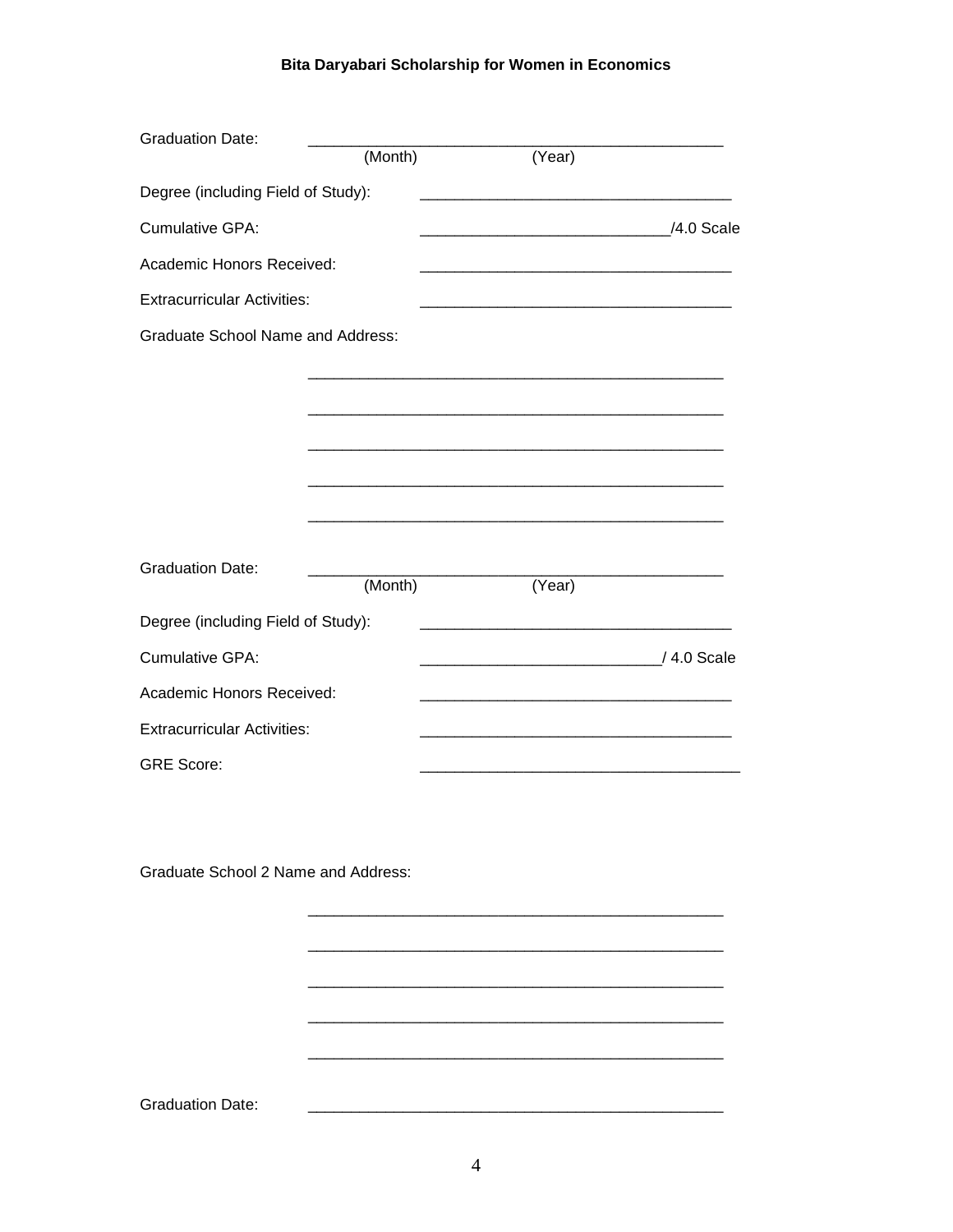|                                                       | (Month)               | (Year)                |        |             |  |
|-------------------------------------------------------|-----------------------|-----------------------|--------|-------------|--|
| Degree (including Field of Study):                    |                       |                       |        |             |  |
| <b>Cumulative GPA:</b>                                |                       |                       |        | / 4.0 Scale |  |
| Academic Honors Received:                             |                       |                       |        |             |  |
| <b>Extracurricular Activities:</b>                    |                       |                       |        |             |  |
| <b>GRE Score:</b>                                     |                       |                       |        |             |  |
| Previous Experience                                   |                       |                       |        |             |  |
| Please list jobs you have held.                       |                       |                       |        |             |  |
| (Name of Company)                                     |                       | (Position Held/Title) |        | (Date)      |  |
| (Description of accomplishments and responsibilities) |                       |                       |        |             |  |
| (Name of Company)                                     |                       | (Position Held/Title) |        | (Date)      |  |
| (Description of accomplishments and responsibilities) |                       |                       |        |             |  |
| (Name of Company)                                     |                       | (Position Held/Title) |        | (Date)      |  |
| (Description of accomplishments and responsibilities) |                       |                       |        |             |  |
| Please list all publications                          |                       |                       |        |             |  |
| (Title of Piece)                                      | (Name of Publication) |                       | (Date) |             |  |
| (Title of Piece)                                      | (Name of Publication) |                       | (Date) |             |  |
| (Title of Piece)                                      | (Name of Publication) |                       | (Date) |             |  |
| Please list all presentations made                    |                       |                       |        |             |  |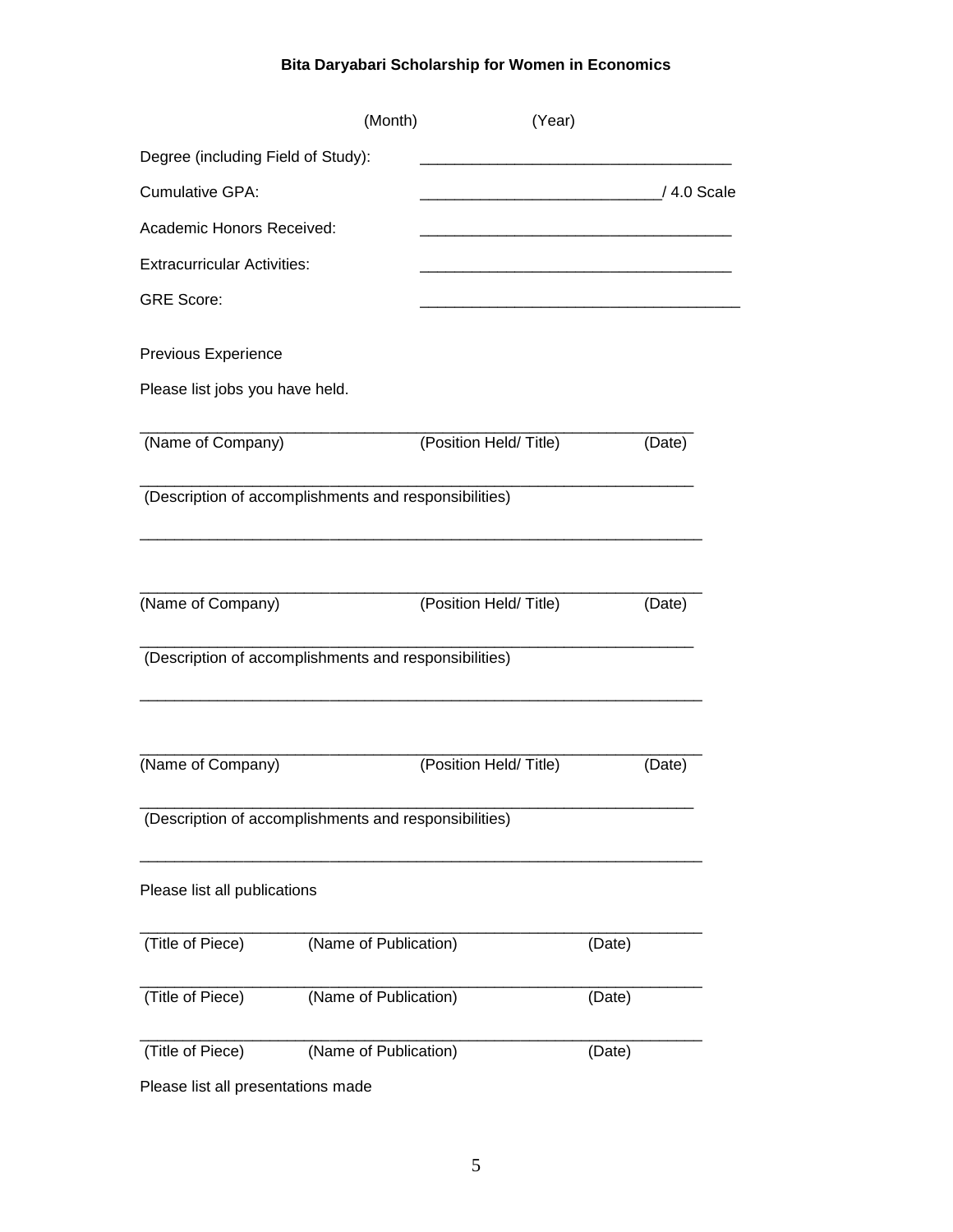|                         | (Title of Presentation) (Name of Conference/ Event) | (Date) |        |
|-------------------------|-----------------------------------------------------|--------|--------|
| (Title of Presentation) | (Name of Conference/ Event)                         |        | (Date) |
| (Title of Presentation) | (Name of Conference/ Event)                         | (Date) |        |

### PhD Program

Please list the schools you have been admitted to and indicate which you are considering attending.

Personal Essay:

Please write an essay on your motivations for pursuing an economics in PhD and what your goals (short, medium and long-term) are with regards to your education, career and future. This essay should be about 500-1,000 words in length, typed and attached to your application.

Fellowship Statement:

Please write a short description of the ways that you would like to contribute to HAND Research Foundation and building a community of scholars. Please be as specific as possible, including an estimation of how much time you can commit to.